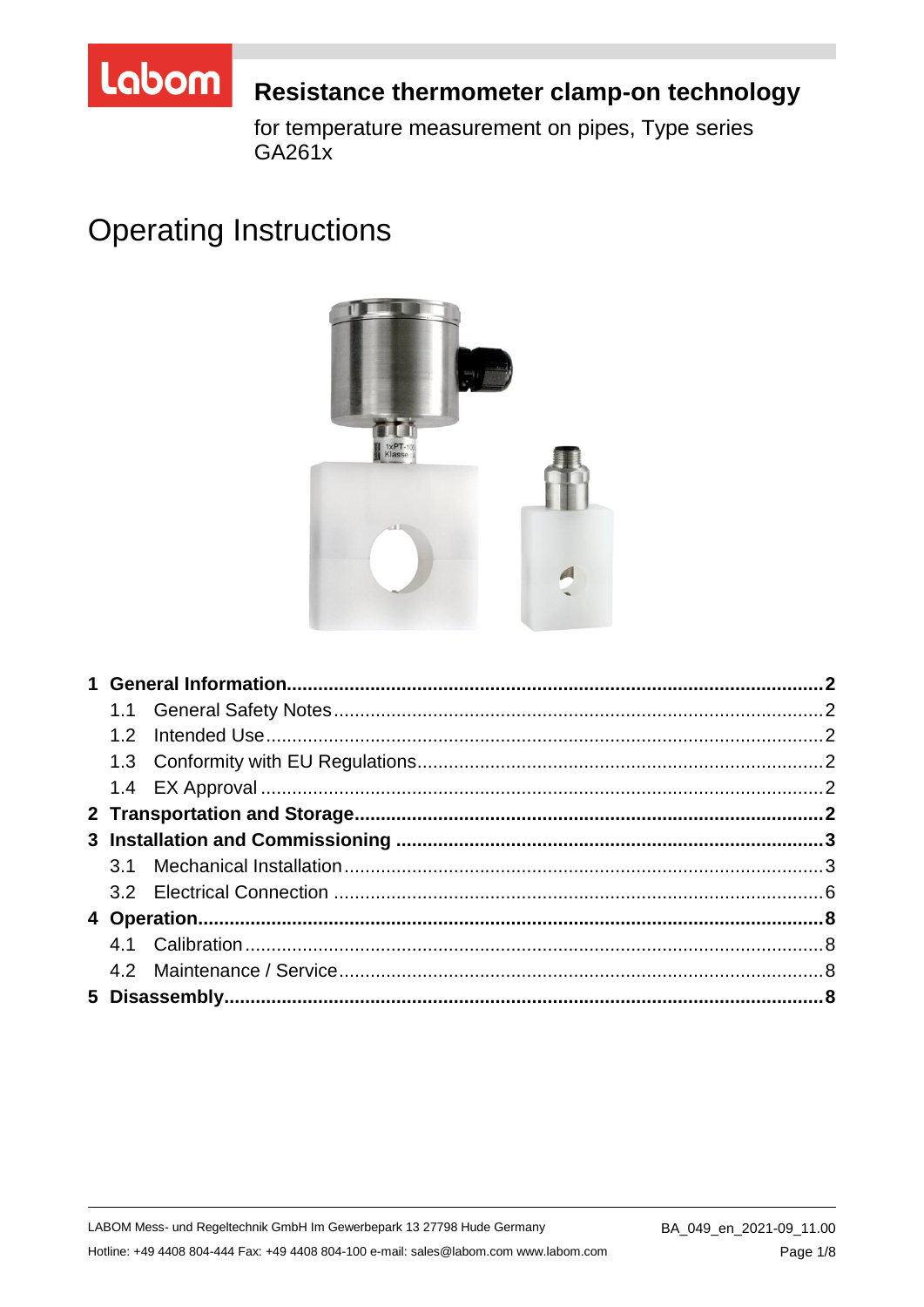#### **1 General Information**

This document contains necessary information for the proper installation and use of this device. In addition to this instruction, be sure to observe all statutory requirements, applicable standards, the additional technical specifications on the accompanying data sheet (see www.labom.com) as well as the specifications indicated on the type plate.

#### **1.1 General Safety Notes**

The installation, set up, service or disassembly of this device must only be done by trained, qualified personnel using suitable equipment and authorized to do so.

Ensure that the device is suitable for the process and undamaged.

#### **1.2 Intended Use**

The device is intended to measure surface temperatures as specified in the data sheet.

#### **1.3 Conformity with EU Regulations**

The CE-marking on the device certifies its compliance with the applicable EU Directives for placing products on the market within the European Union.

You find the complete EU Declaration of Conformity (document no. KE\_011) at www.labom.com.

#### **1.4 EX Approval**

Devices of the type GA26x1 are certified for use in explosive environments.

If you purchased a device with EX approval, please refer to the accompanying document XA\_001 for EX-relevant information.

#### **2 Transportation and Storage**

Store and transport the device only under clean and dry conditions preferably in the original packaging. Avoid exposure to shocks and excessive vibrations.

Permissible storage temperature: -40...100 °C

When supplied with a transmitter the max. permissible storage temperature is reduced to 85 °C.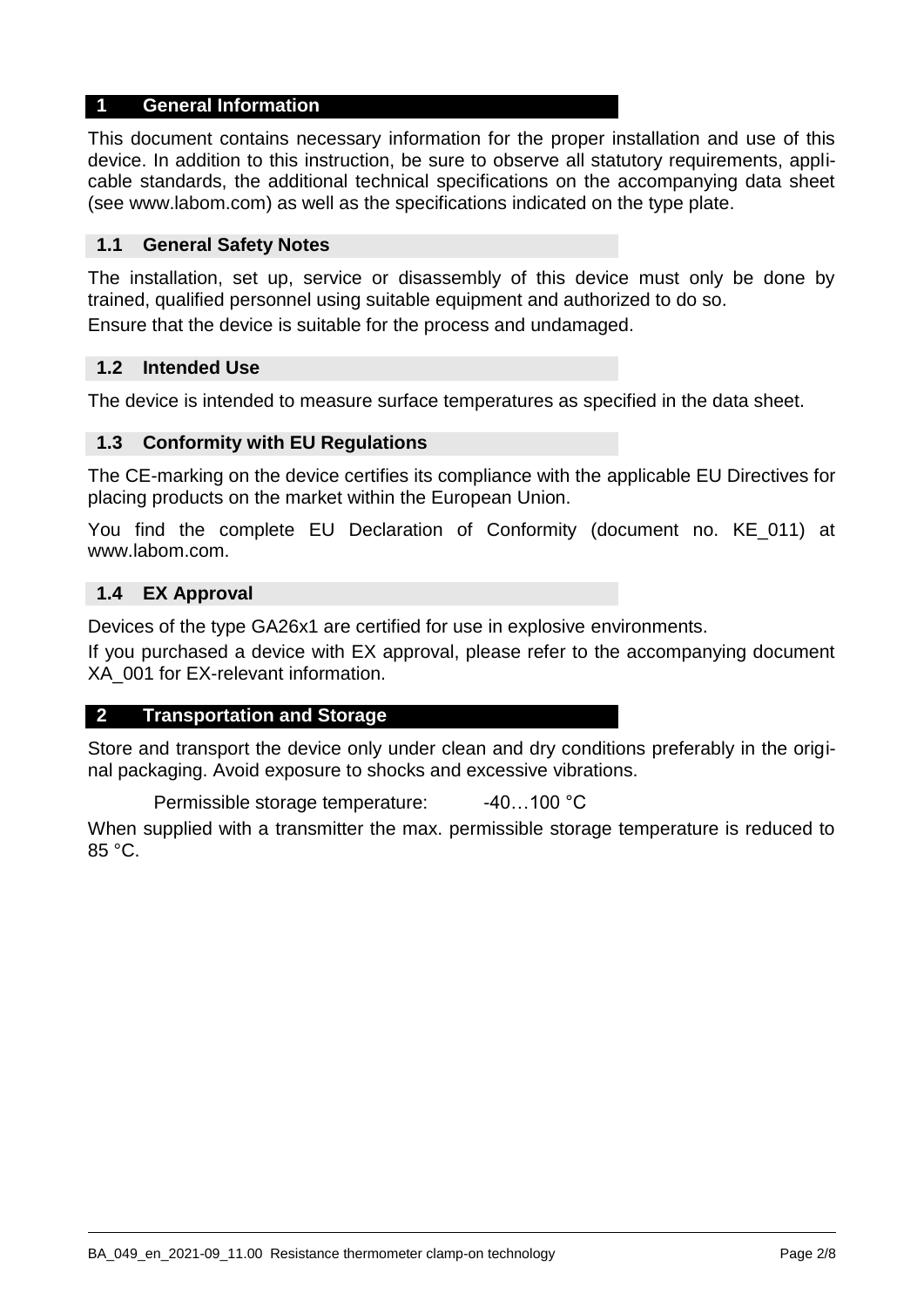# **3 Installation and Commissioning**

The device is adapted to a certain pipe diameter as specified in the order. Before installing the device, be sure that the device is suitable for the intended process application with respect to pipe diameter, ambient and medium temperature.

## **3.1 Mechanical Installation**

Mount the device on a clean and straight pipe section free of imperfections like nicks or burrs.

Mount the measuring insert at the bottom side of the pipe, if it is not completely filled with medium.

First mount the clamping element, then install the measuring insert and finally make the electrical connections.

# **3.1.1 Mounting the clamping element**

There are three options how to connect the device to the process:



*Figure 1: mounting options: a) clamping block, b) clamping shoe and c) clamping bracket*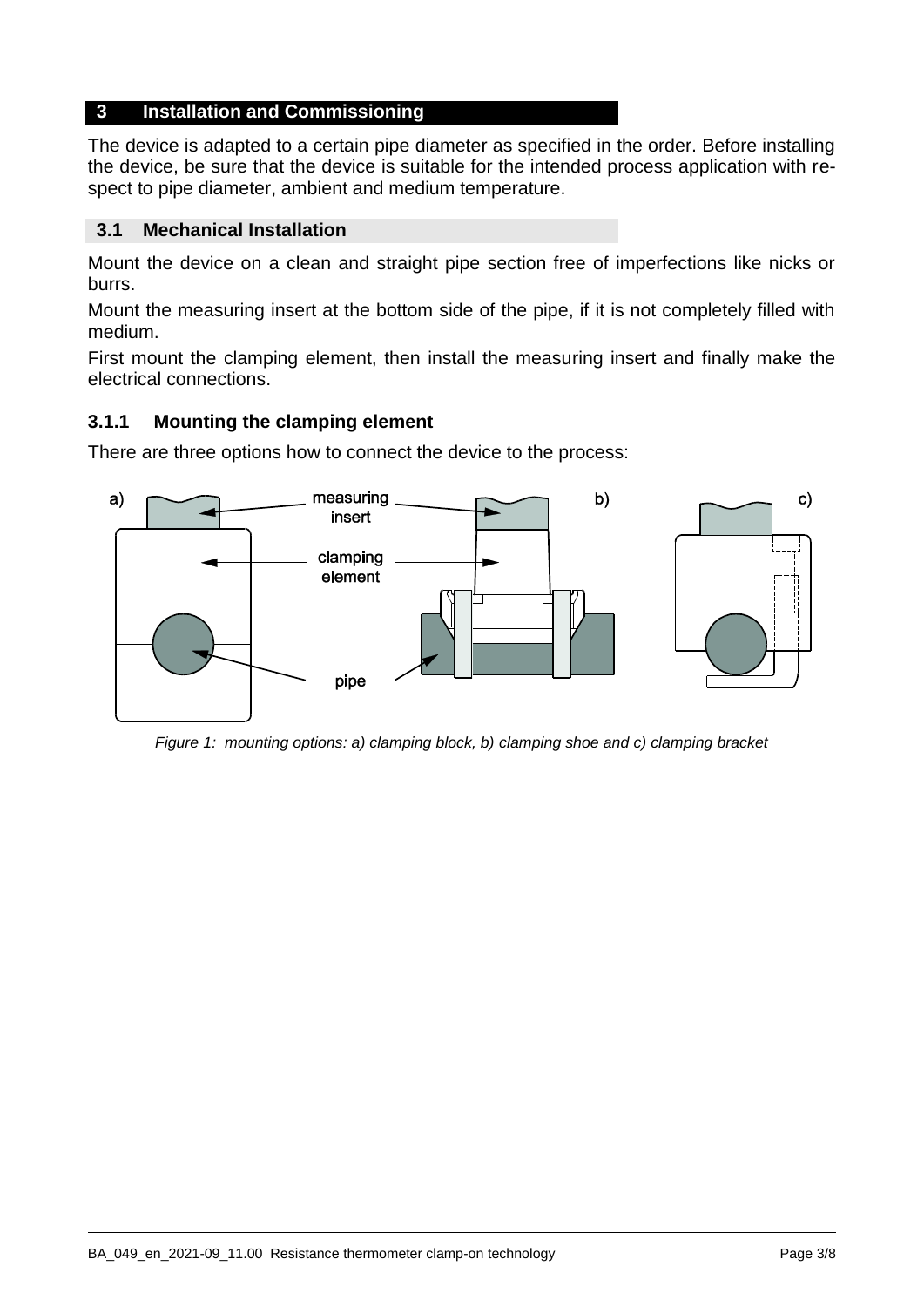#### **3.1.1.1 Mounting the clamping block**

Required tools: Hexagon socket wrench 3 mm (mounting screws) Hexagon socket wrench 2 mm (vibration protection)

- $-$  Turn back the vibration protection, so that it does not exceed the semi-cycle groove for the pipe (see picture to the right).
- Mount the clamping block with the included screws at the intended position on the pipe. Do not exceed the allowed tightening torque of 2 Nm for pipe diameters up to 17,2 mm and 4 Nm for bigger pipes.
- Hand-tighten the vibration protection. Do not tighten the vibration protection screw too hard. You might damage the clamping block or the pipe.



*Figure 2: Clamping block from below*

#### **3.1.1.2 Mounting the clamping shoe**

Required tools: depends on the used hose clamps

- Mount the clamping shoe with two appropriate hose clamps or tightening straps. The maximum width for a safe fit is 5 mm.
- Tighten the clamps so that the clamping shoe cannot be moved by hand applying a usual hand force.

# **3.1.1.3 Mounting the clamping bracket**

In an environment with space constraints you can use the mounting bracket.

Required tools: Hexagon socket wrench 3 mm

- Loosen the clamping bracket by unscrewing the mounting screw so that you can easily move it over the pipe.
- $-$  Position the clamping bracket and tighten the mounting screw. Do not exceed a tightening torque of 1 Nm.



*Figure 3: mounting bracket from above*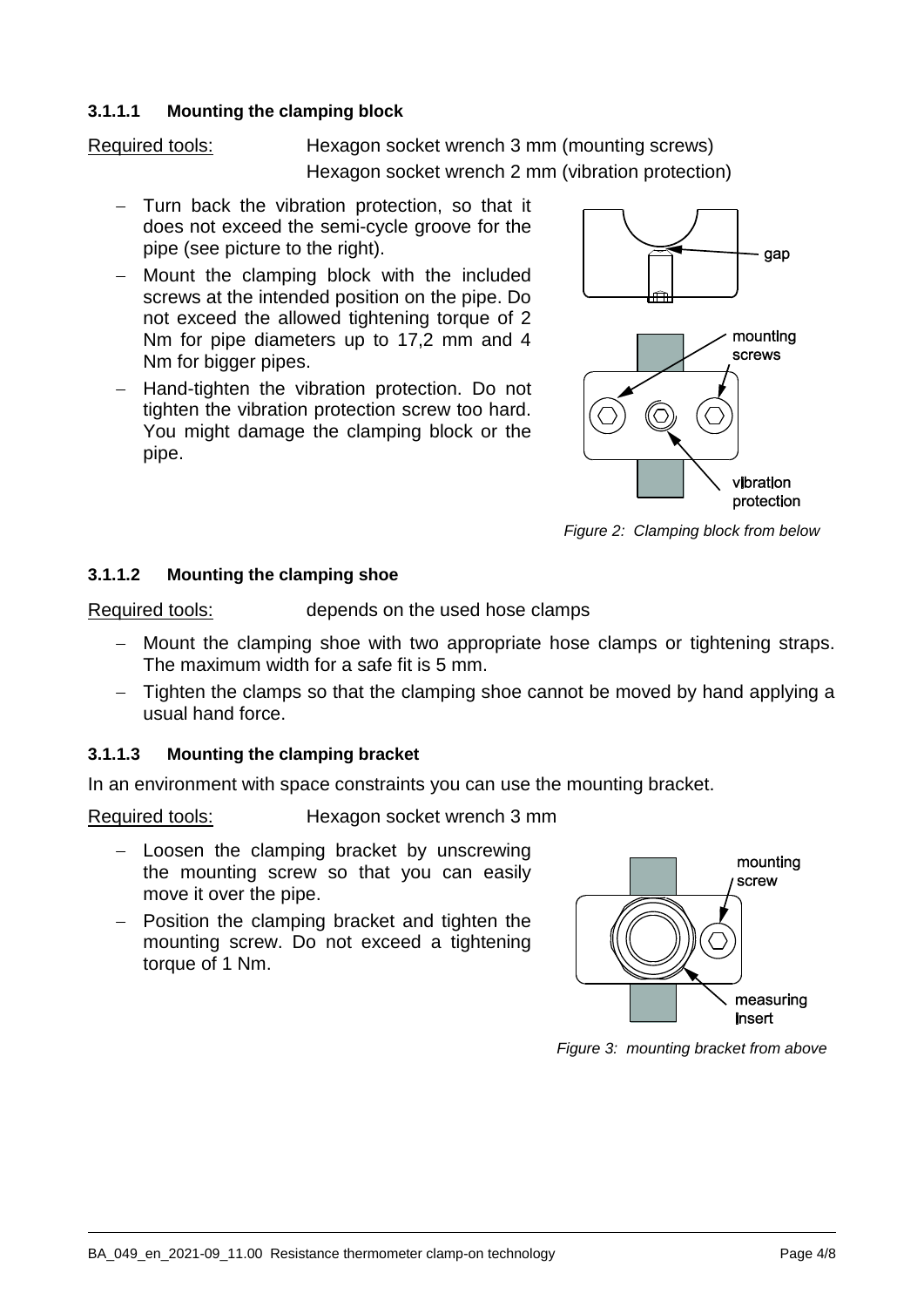# **3.1.2 Mounting the measuring insert**

The mounting procedure for the measuring insert is identical for all clamping elements.

First apply heat conductive paste to the tip of the measuring insert. Heat conductive paste is mandatory for this type series for a good measuring accuracy.

Now insert the measuring insert into the bore in the clamping element. You can position the insert in two ways. Choose the position that simplifies the later cable routing.

Finally tighten the connection by turning the screw connection [\(see figure 4\).](#page-4-0) No tools are required for this step. Never try to turn the housing, if you have a device with field housing or integrated transmitter. You might destroy the device by this.

<span id="page-4-0"></span>Do not turn or move the clamping element with a mounted measuring insert. You might damage or destroy the insert.



*Figure 4: Mounting steps for the measuring insert*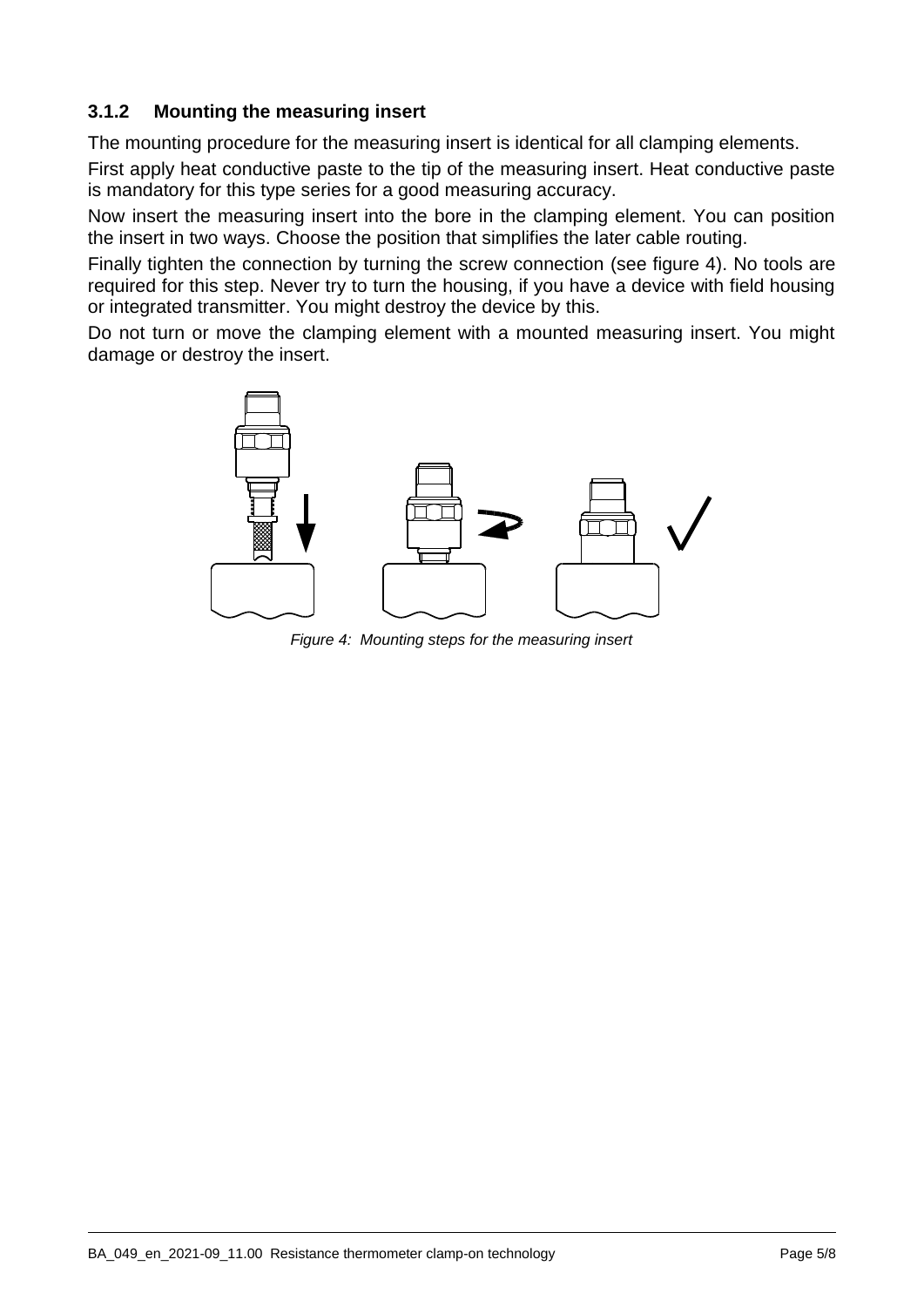# **3.2 Electrical Connection**

Complete the mechanical installation before you connect the device electrically. Set up all electrical connections while the voltage supply is switched off.

### **Circular connector**

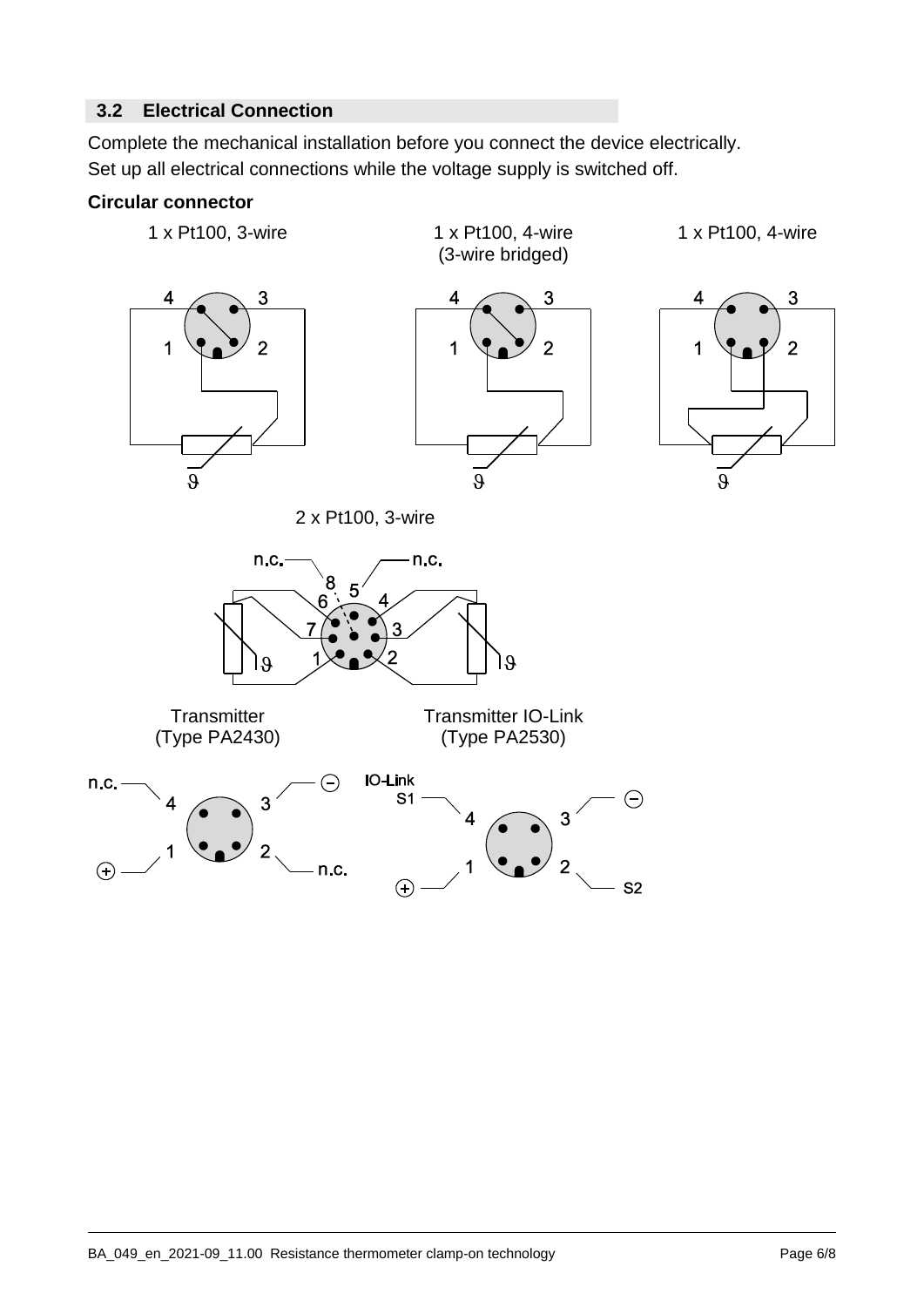# **Cable gland**



*Figure 5: Variants of electrical connection*

Route the cable so that it does not apply force or torque to the measuring insert. For devices with field housing, hold the housing with the other hand when you screw or unscrew the field housing cap.